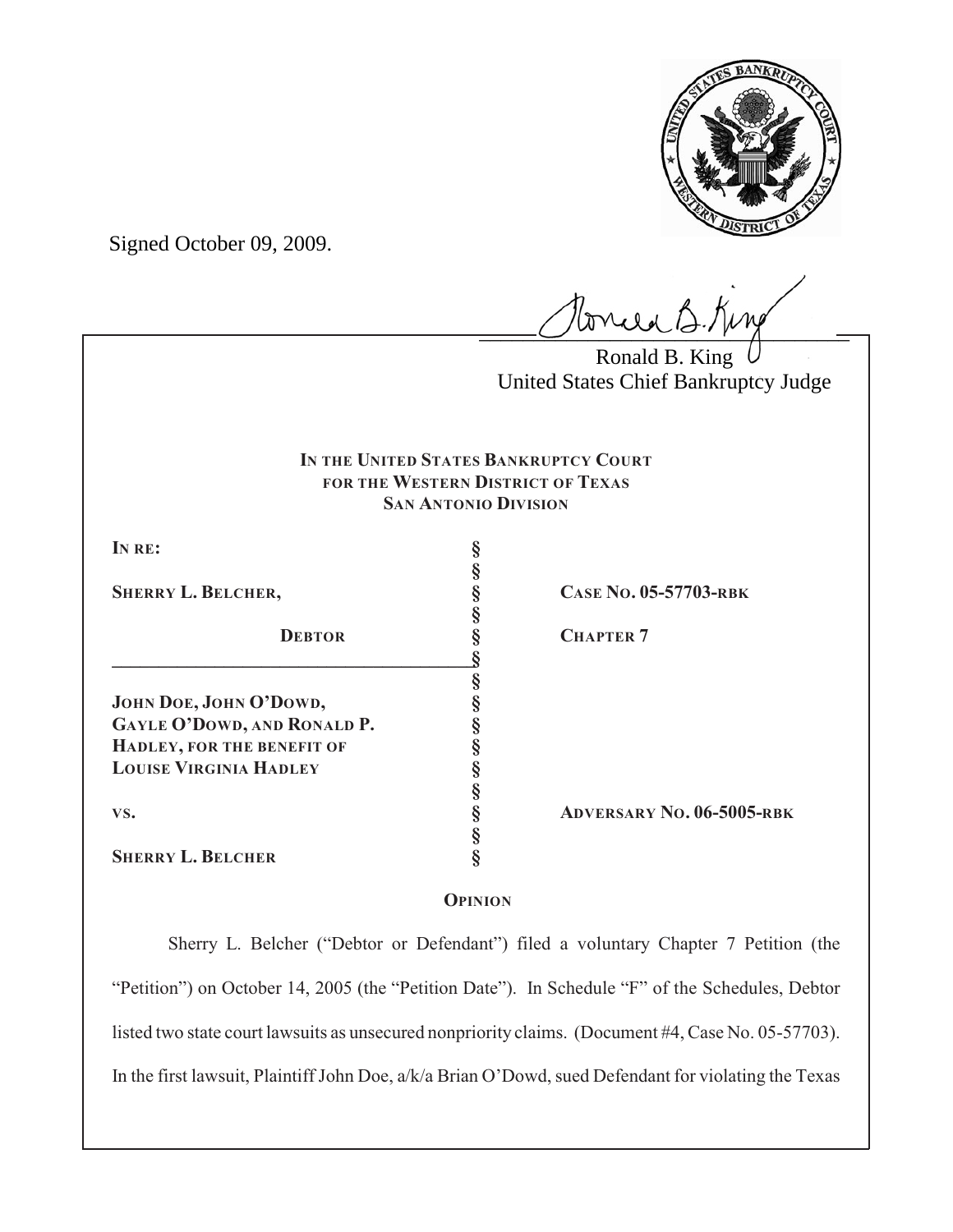Health & Safety Code by allegedly releasing or disclosing his medical test results. Brian O'Dowd, Ronald P. Hadley, Gayle O'Dowd, and John O'Dowd, Plaintiffs in the second lawsuit, brought trespass to try title and declaratory judgment actions seeking a judicial determination of rights regarding an alleged private easement that affected Defendant's property. On January 9, 2006, John Doe, a/k/a Brian O'Dowd, Ronald P. Hadley, Gayle O'Dowd, and John O'Dowd (collectively "Plaintiffs") filed their "Complaint Objecting to Dischargeability of Certain Debt and Objecting to Discharge." After a trial on the merits, the Court found that there is an easement affecting Defendant's property and that Defendant violated the Texas Health and Safety Code.

On November 22, 2006, Plaintiffs filed a motion for attorneys' fees, which requested fees of \$14,640.00 and costs of \$1,971.05 for the period of July 2005 through November 2006. Plaintiffs sought attorneys' fees and costs pursuant to section 81.104(c) of the Texas Health and Safety Code and section 37.009 of the Texas Civil Practice and Remedies Code.

On January 5, 2007, the Court signed the Final Judgment ordering that Plaintiffs recover from Defendant nondischargeable damages of \$1,000.00 and attorneys' fees and costs in the amount of \$16,611.05. Additionally, the Court ordered that Plaintiffs recover nondischargeable attorneys' fees from Defendant of \$7,500.00 in the event of an appeal to the district court and an additional \$7,500.00 in the event of an appeal to the court of appeals.

On March 18, 2008, Judge William Wayne Justice, United States District Court, Western District of Texas, affirmed the Court's judgment in all respects except for its award of attorneys' fees. The District Court directed this Court to (1) "determine if Appellees relied on the Uniform Declaratory Judgments Act solely to obtain attorneys' fees," *Hageman/Fritz, Byrne, Head & Harrison, L.L.P. v. Luth*, 150 S.W.3d 617, 627 (Tex. App.–Austin 2004, no pet.); and (2) determine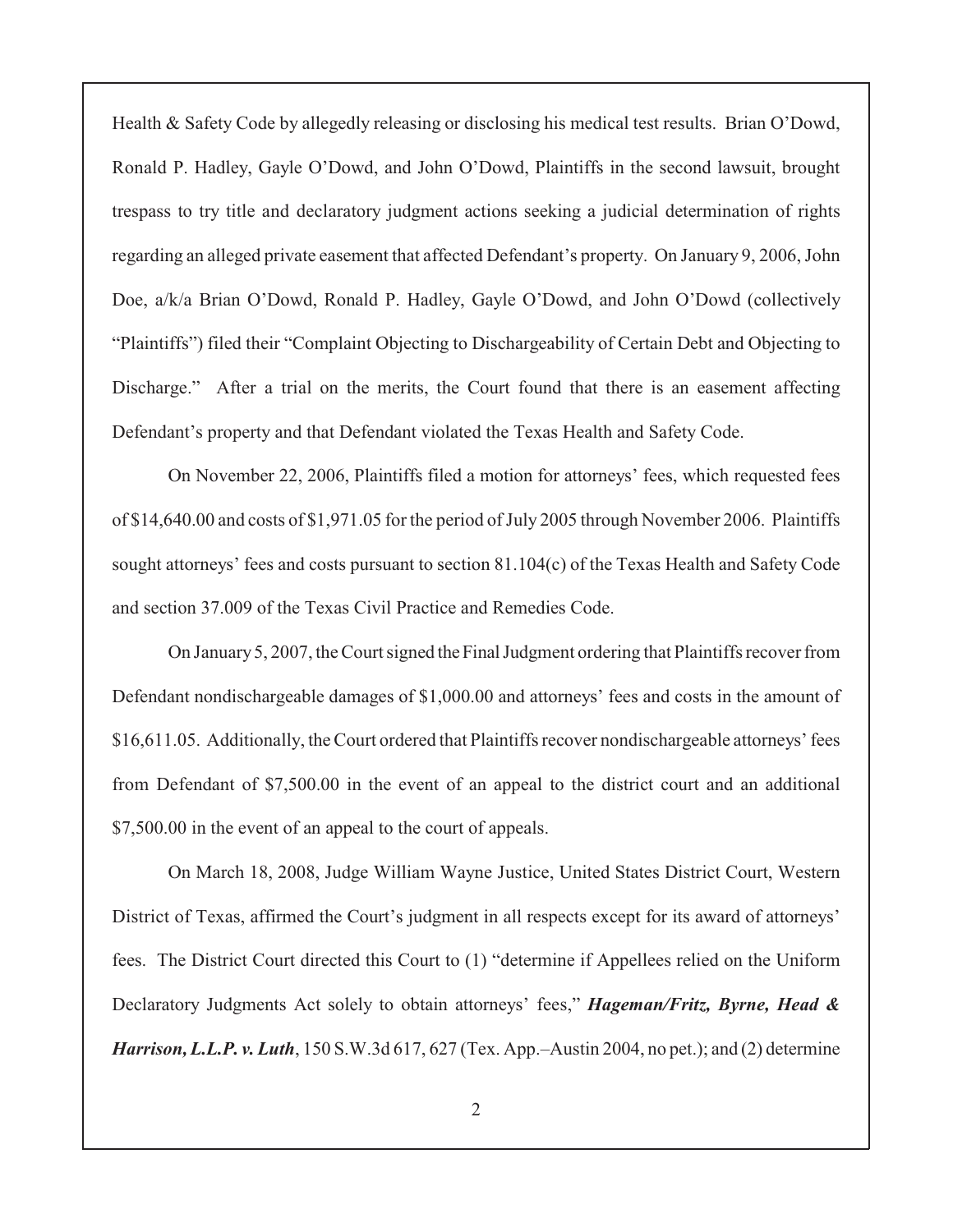whether the award of attorneys' fees satisfies section 37.009 of the Texas Civil Practice and

Remedies Code, as discussed in *Abraxas Petroleum Corp. v. Hornburg*, 20 S.W.3d 741, 762 (Tex.

App.–El Paso 2000, no pet.).

Appellant appealed the District Court decision to the United States Court of Appeals for the

Fifth Circuit, which modified this Court's Judgment by vacating the award of damages to John Doe,

a/k/a Brian O'Dowd, for violation of the Health and Safety Code, stating that:

We do find error in the bankruptcy court's ruling that Belcher violated Tex. Health & Safety Code § 81.103 because there is no evidence that Belcher knew of Doe's test. She knew of this health condition from what he had told her, but nothing was said to her about a test or medical proof. *See New Times, Inc. v. Doe*, 183 S.W.3d 122 (Tex. App. 2006).

The Fifth Circuit did not rule on the issue of attorneys' fees.

#### **DISCUSSION**

#### 1. *Attorneys' Fees Brought Pursuant to the Uniform Declaratory Judgments Act*.

The United States District Court for the Western District of Texas provided the issue for this

Court on remand by stating that:

At the dischargeability hearing, the Court appeared only to grant attorneys['] fees pursuant to Texas Health and Safety Code § 81.104. Tr. at 161. Nonetheless, Appellees' Motion for Attorneys' Fees to the Bankruptcy Court includes fees for work on the Trespass to Try Title Claim. The Bankruptcy Court granted the attorneys' fees in full, without any explanation.

Appellees may be entitled to attorneys' fees for their Trespass to Try Title because they sought, *inter alia*, relief pursuant to the Uniform Declaratory Judgments Act. Texas Civil Practice and Remedies Code § 37.009 provides that "In any proceeding under this chapter, the court may award costs and reasonable and necessary attorney's fees as are equitable and just." Actions brought pursuant to the Uniform Declaratory Judgments Act are included within the chapter.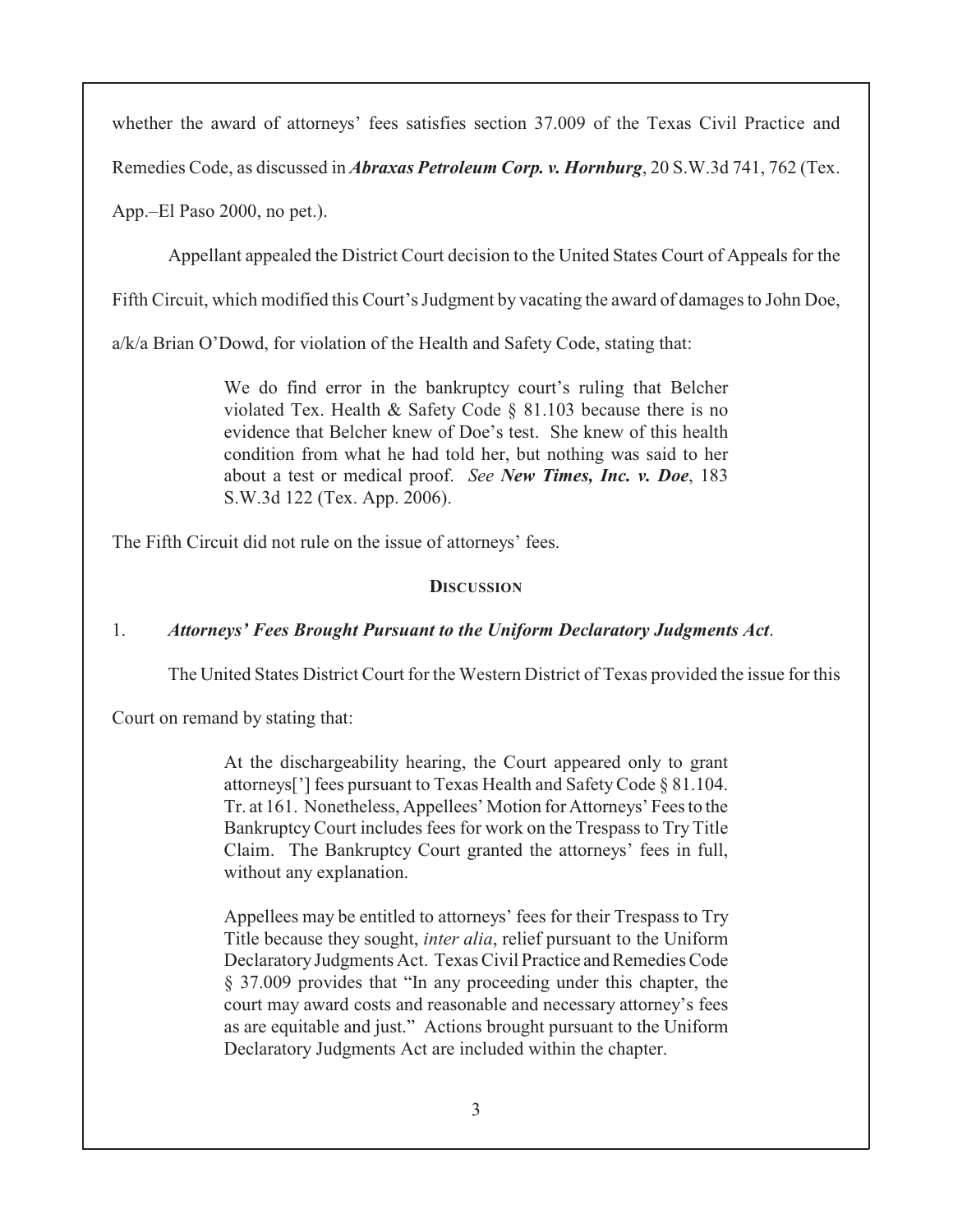Texas courts have found, however, that "[i]t is an abuse of discretion . . . to award attorney's fees under the [Uniform Declaratory Judgments Act] when the statute is relied upon solely as a vehicle to recover attorney's fees." *Hageman/Fritz, Byrne, Head & Harrison, L.L.P. v. Luth*, 150 S.W.3d 617, 627 (Tex. App.–Austin 2004). In *Luth*, the court found that in a lawsuit which involved "claims of trial" of right of property, conversion, and the Uniform Declaratory Judgment Act (UDJA) . . . the declaratory-judgment [claim] presents no new controversies. It adds nothing to what would be implicit or expressed in a final judgment for the enforceable remedy." *Id*. (citations omitted). The *Luth* court therefore refused to award attorneys' fees pursuant to the Uniform Declaratory Judgments Act. The facts of this case appear somewhat similar to those in *Luth*, but this Court will leave it to the Bankruptcy Court to determine if Appellees relied on the Uniform Declaratory Judgments Act solely to obtain attorneys' fees.

This Court, therefore, turns to *Luth* as the controlling authority on the issue of attorneys' fees under the Uniform Declaratory Judgments Act. The plaintiffs in *Luth* asserted claims for trial of right of property and conversion, and under the Uniform Declaratory Judgments Act. 150 S.W.3d at 626. The *Luth* court, quoting *Universal Printing Co. v. Premier Victorian Homes, Inc.*, 73 S.W.3d 283, 296 (Tex. App.–Houston [1st Dist.] 2001, pet. denied), stated that "[t]here is no basis for declaratory relief when a party is seeking in the same action a different, enforceable remedy, and a judicial declaration would add nothing to what would be implicit or express in a final judgment for the enforceable remedy." *Luth*, 150 S.W.3d at 627. *Luth* found that the plaintiffs "sought a declaration of 'the rights and obligations of the parties as they relate to' the funds. Specifically, they sought a declaration of the proper characterization of the assignment of the Turner Judgment and title in the funds. Likewise, both the conversion claim and the trial of right of property involve determination of title in the funds and characterization of the assignment of the Turner Judgment."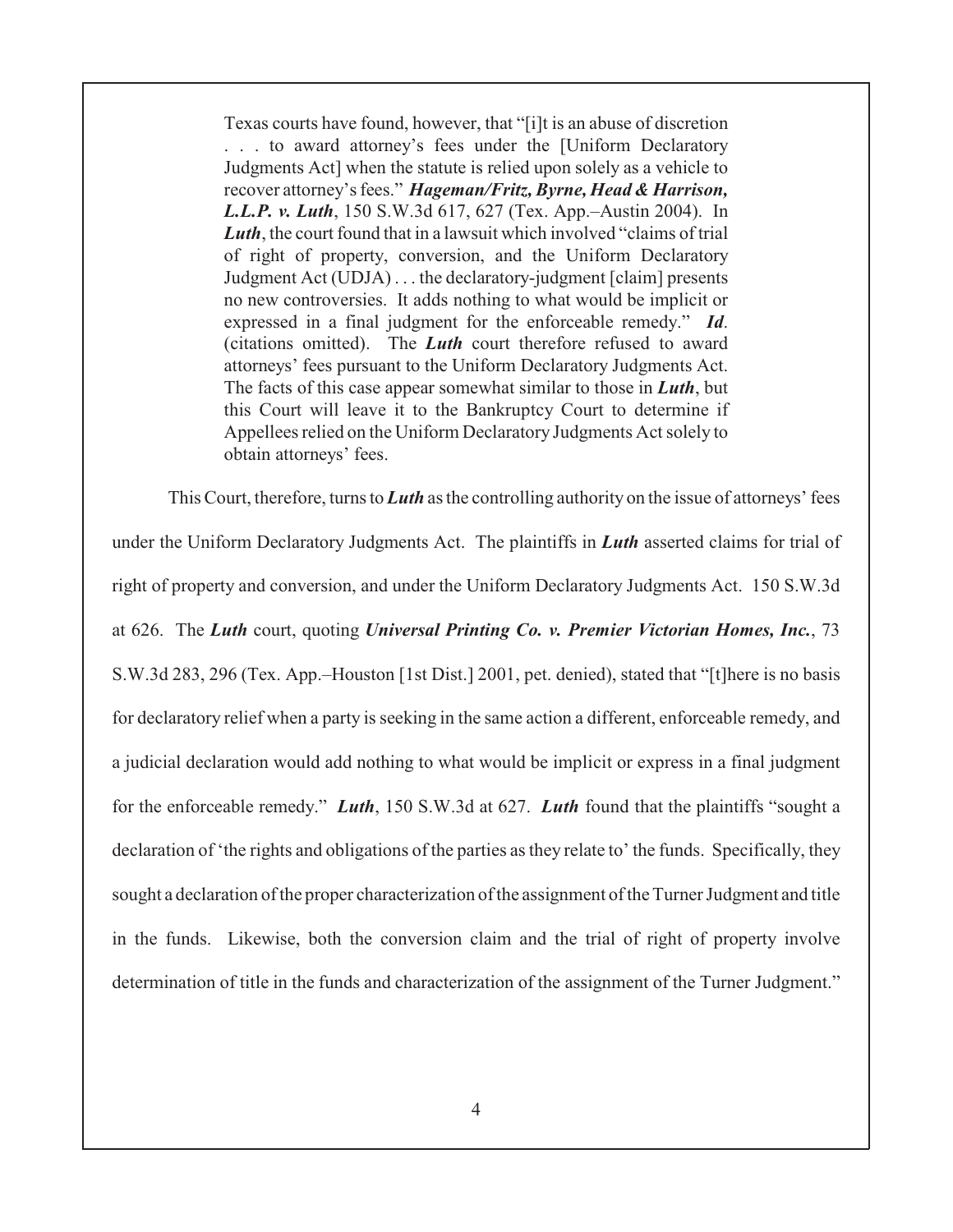*Id*. In this case, however, only a declaratory judgment could provide the remedy requested by the Plaintiffs: a declaration of the existence of an easement.

As the District Court noted, "[a]ppellees may be entitled to attorneys' fees for their Trespass to Try Title because they sought, *inter alia*, relief pursuant to the Uniform Declaratory Judgments Act." (Mem. Op. At 11.) There is no particular kind of pleading required for the Uniform Declaratory Judgments Act, and such pleadings are to be liberally construed. *Canales v. Zapatero*, 773 S.W.2d 659, 661 (Tex. App.–San Antonio 1989, writ denied). Plaintiffs advanced various claims and requests for reliefthat included a clarification of their rights to certain real property under two separate deeds. Defendant's Answer to the Complaint asserted that there "is a dispute over the use of an easement over a piece of land which Defendant has 1/4 control lying south of block three (3) and not any part of the Dedication Deed." (Adv. No. 06-05005, Document No. 5.)

A trespass to try title action is the method of determining title to lands, tenements, or other real property. TEX.PROP.CODE ANN. § 22.001 (Vernon 2007). "[W]hen one seeks title to property, trespass to try title, and not the UDJA [Uniform Declaratory Judgments Act], is the proper cause of action." *Roberson v. City of Austin*, 157 S.W.3d 130, 136 (Tex. App.–Austin 2005, pet. denied) (citing *Martin v. Amerman*, 133 S.W.3d 262, 267-68 (Tex. 2004)). The Uniform Declaratory Judgments Act, however, allows a party to seek a declaration of rights, status, or other legal relations under a deed, will, written contract, or other writings constituting a contract. TEX. CIV. PRAC. & REM. CODE ANN. § 37.004 (Vernon 2007). "The purpose of a declaratory action is to establish existing rights, status, or other legal relation." *Kadish v. Pennington Assocs., L.P.*, 948 S.W.2d 301, 304 (Tex. App.–Houston [1st Dist.] 1995, no writ). "The [Uniform Declaratory Judgments] Act does not confer additional substantive rights upon parties . . . ." *Id*.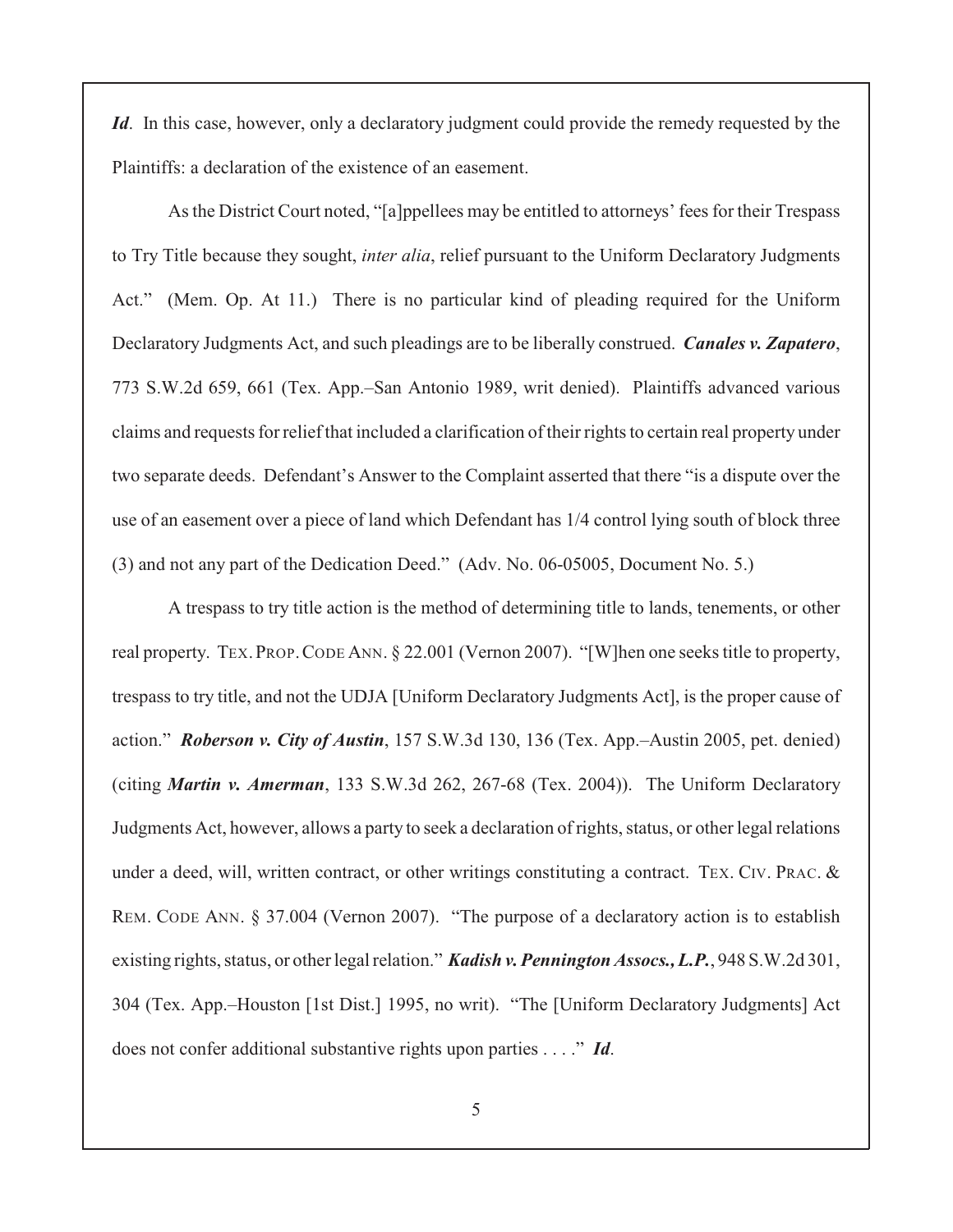Plaintiffs offered two deeds that were admitted into evidence by this Court. The first deed transferred Lot 3 of Block 2 of the Elm Grove Camp Subdivision to two of the Plaintiffs. (Pl's Exh. 2.) The second deed was a "Dedication Deed" to "The Public" (Pl's Exh. 4) (Trial Tr. at 13-17 dated August 25, 1928). This Court heard testimony from a real estate agent that the Dedication Deed related to the property currently in dispute and that it was intended to be used by all of the property owners of Elm Grove Camp. (Trial Tr. at 16-17.) The property dispute between Plaintiffs and Defendant, therefore, involved the validity and construction of the Dedication Deed.

A deed of dedication may grant an easement or convey property in fee simple. *Russell v. City of Bryan*, 919 S.W.2d 698, 702 (Tex. App.–Houston [14th Dist.] 1996, writ denied); *see also Fort Worth & D.S.P.Ry. v. Judd*, 4 S.W.2d 1032, 1037 (Tex. Civ. App.–Amarillo 1928, writ dism'd w.o.j.). A trespass to try title action must allege and prove the right to present possession of the land. *City of Mission v. Popplewell*, 156 Tex. 269, 273, 294 S.W.2d 712, 714 (1956). The owner of an ordinary easement, however, does not have such a possessory right and, therefore, cannot utilize the trespass to try title remedy. *Id*. (citing *Gillett v. Van Horne*, 36 S.W.2d 305, 306 (Tex. Civ. App.–El Paso 1931, writ dism'd w.o.j.);*see also Roberson*, 157 S.W.3d at 135 (holding easement claims are not title claims). The relief requested by Plaintiffs under the Declaratory Judgments Act was appropriate because the interpretation of whether the deed granted an easement or a fee simple interest would determine the form of relief. This Court did not conclude that the Dedication Deed granted the property in fee simple, but rather ruled that an easement existed for the benefit of the property owners of Elm Grove Camp. Therefore, Plaintiffs' claim under the Uniform Declaratory Judgments Act was permissible, appropriate, and not brought "solely as a vehicle to recover attorneys' fees." *Luth*, 150 S.W.3d at 626. Further, Texas case law provides examples of courts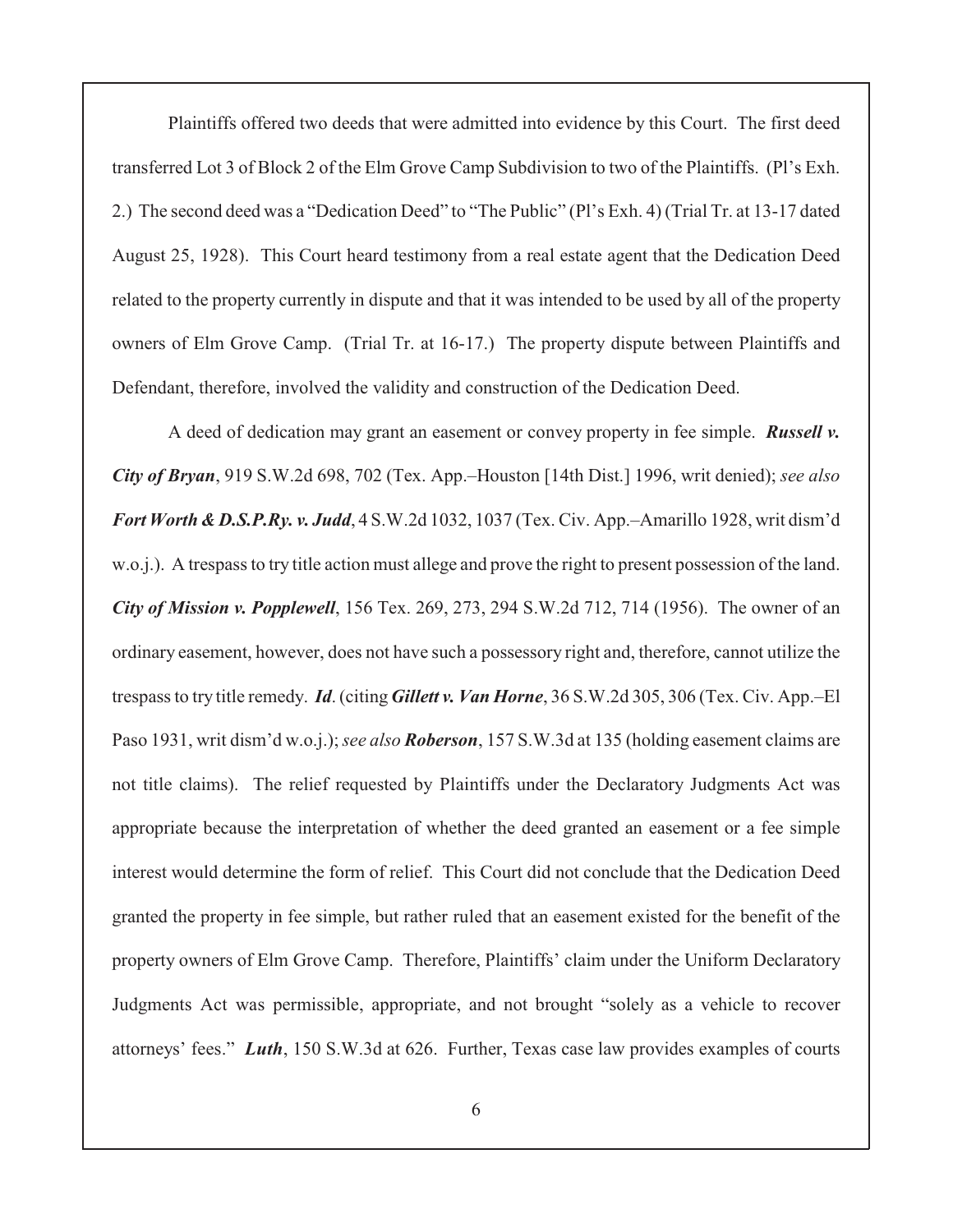awarding attorneys' fees under the Uniform Declaratory Judgments Act to parties seeking to establish an easement or to defeat an easement claim. *E.g., Canales*, 773 S.W.2d at 661; *see also Pena v. Salinas*, 734 S.W.2d 400, 403-04 (Tex. App.–San Antonio 1987, writ ref'd n.r.e.).

### 2. *Award of Attorneys' Fees as "Reasonable and Necessary" and "Equitable and Just."*

Regarding the second issue for remand, the District Court stated that "the Bankruptcy Court appears to have granted attorneys' fees for Appellees' action for declaratory judgment without making any reference to the guiding legal rules and principles" in section 37.009 of the Texas Civil Practice and Remedies Code, as stated in *Abraxas Petrol. Corp. v. Hornburg*, 20 S.W.3d 741, 762 (Tex. App.–El Paso, no pet.). The guiding legal rules and principles provide that:

> The Declaratory Judgments Act does not require an award of attorneys' fees to the prevailing party. *Bocquet v. Herring*, 972 S.W.2d 19, 20 (Tex. 1998). Rather, it provides that the court "may" award attorneys' fees. *Id*. The statute thus affords the trial court a measure of discretion in deciding whether to award attorneys' fees. *Id*.; *Commissioners Court of Titus County v. Agan*, 940 S.W.2d 77, 81 (Tex. 1997). Article 37.009 imposes four limitations on the court's discretion: the fees awarded must be reasonable and necessary, which are matters of fact, and they must be equitable and just, which are matters of law. *Bocquet*, 972 S.W.2d at 21.

*Abraxas*, 20 S.W.3d at 762.

# a. *Reasonable and Necessary*.

Plaintiffs request \$14,640.00 in professional fees and \$1,971.05 in costs to pursue the causes

of action against Defendant during the period of July 2005 through November 2006. (Mot. Att'ys'

Fees ¶ 3.) Of the total \$16,611.05 requested, \$3,095.00 in fees and \$1,198.27 in costs were incurred

by Plaintiffs for work performed in the state court matters.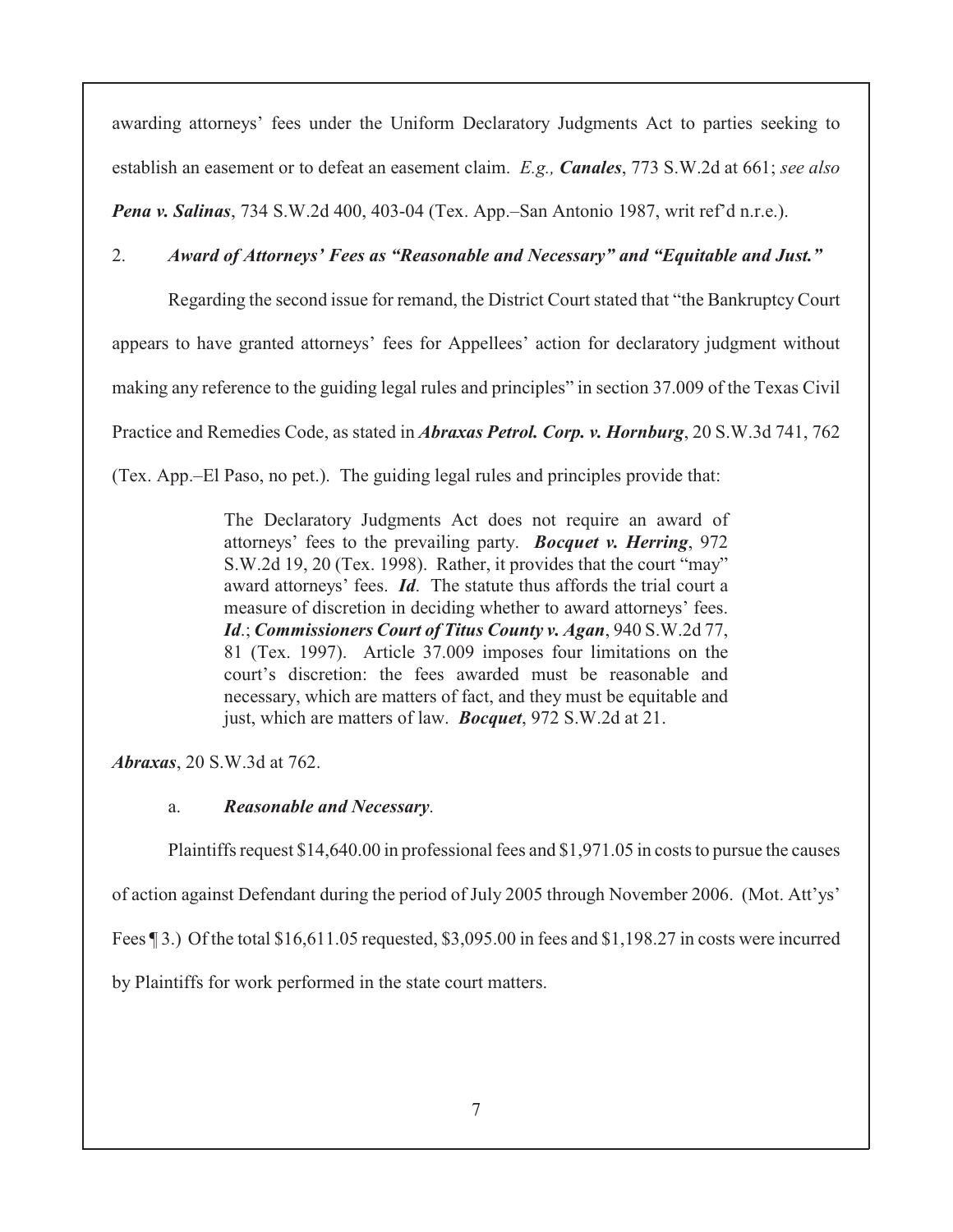Plaintiffs' attorneys' fees included: (1) 41.0 hours of work performed by two attorneys at the rate of \$200.00 per hour; (2) 6.5 hours of work performed by two law clerks at the rate of \$115.00 per hour; (3) 73.2 hours of work performed by two paralegals at the rate of \$75.00 per hour; and (4) 3.5 hours of work performed by a legal assistant at the rate of \$60.00 per hour. (Mot. Att'ys' Fees ¶ 4, Exh. A and B.) The costs included \$1,971.05 for normal litigation expenses, including postage, copying, deposition expenses, and filing expenses. (Mot. Att'ys' Fees Exh. B.)

In considering whether the attorneys' fees and costs are reasonable and necessary, this Court is guided by the eight factors listed in *Arthur Andersen & Co. v. Perry Equip. Corp.*, 945 S.W.2d 812, 818 (Tex. 1997) (quoting TEX. DISCIPLINARY R. PROF'L CONDUCT 1.04, *reprinted in* TEX. GOV'T CODE ANN., tit. 2, subtit. G app. A) (TEX. STATE BAR R. art. X, § 9). The factors serve as a guide for the fact finder and a showing of each of the eight factors is not required for a reasonable and necessary finding. *In re Estate of Bean*, 206 S.W.3d 749, 763 (Tex. App.–Texarkana 2006, pet. denied).

An hourly rate of \$200.00 is reasonable in San Antonio, Texas, for an attorney with thirty years of experience practicing before state, federal, and bankruptcy courts. Moreover, approximately two-thirds of the work was performed by non-attorneys. The fact that Defendant represented herself *pro se* is relevant, but not dispositive. Defendant's decision to represent herself may have reduced the amount of time Plaintiffs' attorneys had to spend on certain matters, but did not eliminate the need for preparation and court appearances. In addition, a review of Plaintiffs' summary of professional services provided in the Motion for Attorneys' Fees is reasonable as to the actual services performed and the amount of time that a particular individual took to perform the service. The billing entries were all related to this adversary proceeding, claims asserted therein, and the state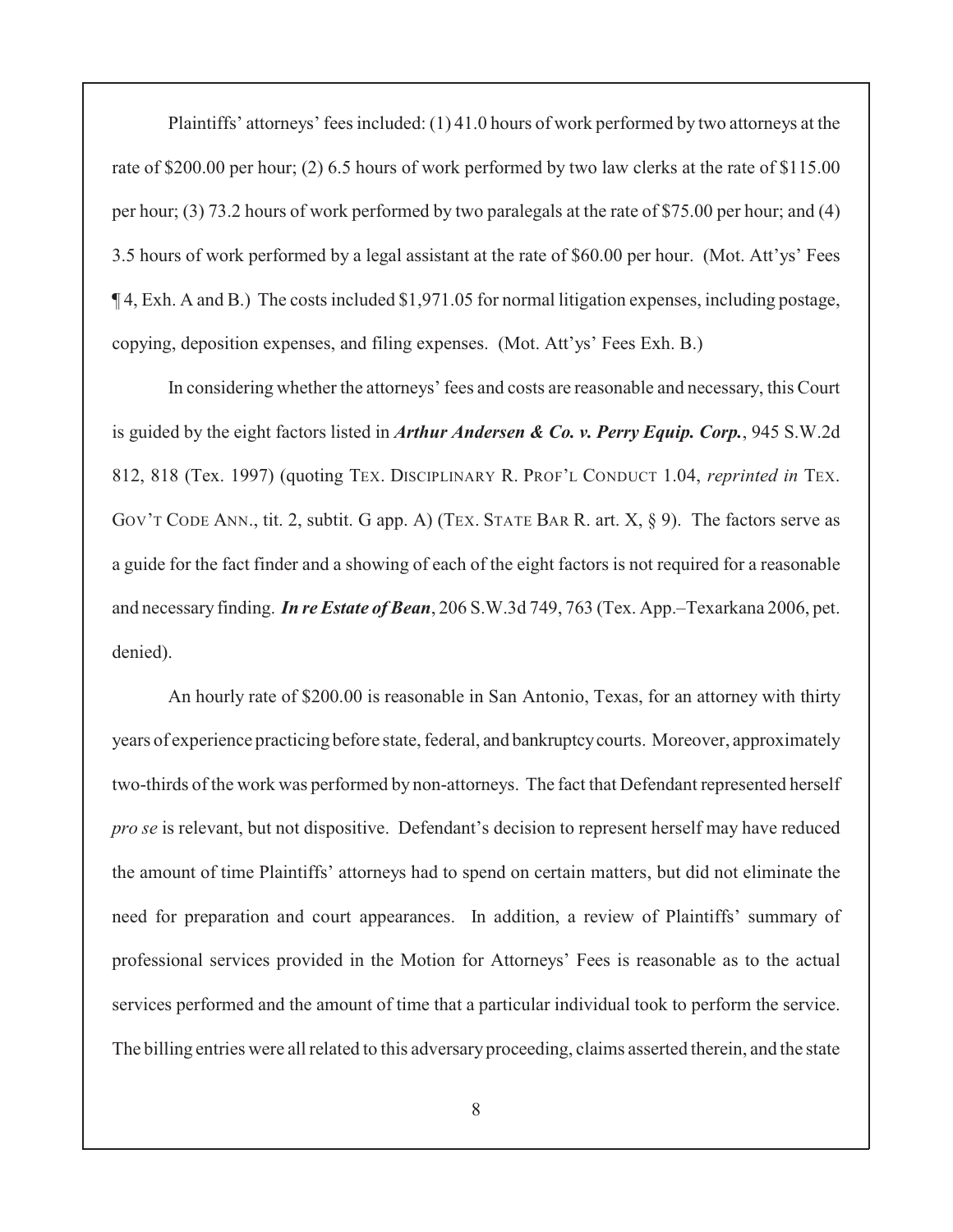court matters which later gave rise to this proceeding. These facts were sworn to by Plaintiffs' attorney in an affidavit attached to Plaintiffs' Motion for Attorneys' Fees. (Mot. Att'ys' Fees Exh. A.) Further, the mixed issues in the adversary involved a real property dispute, a violation of the Texas Health and Safety Code, and the effect those two issues might have on Defendant's Chapter 7 bankruptcy discharge. Both underlying issues were fact intensive and required investigation, discovery, and legal research; preparation of documents, pleadings and exhibits; copying, postage and filing costs; and interviews and discussions with witnesses, clients, as well as the deposition of Defendant. The ruling by the Court of Appeals for the Fifth Circuit that Defendant did not violate the Health and SafetyCode does not have any bearing on the reasonableness ofthe fees and expenses awarded. Finally, Plaintiffs ultimately obtained the result they sought. Based on the foregoing evidence, this Court finds that the requested attorneys' fees were reasonable and necessary.

#### b. *Equitable and Just*.

An award of attorneys' fees and costs must also be equitable and just, which are questions of law. *Bocquet*, 972 S.W.2d at 21. Based on this Court's conclusion that the relief sought by Plaintiffs, pursuant to the Uniform Declaratory Judgments Act, was appropriate and not brought solely as a vehicle to recover attorneys' fees and that Plaintiffs prevailed at trial because Defendant, who did not own the property in dispute, had no right to interfere with Plaintiffs' use of the property, the award of attorneys' fees and costs is equitable and just.

#### **CONCLUSION**

The Court finds that: (1) Plaintiffs did not rely on the Uniform Declaratory Judgments Act solely as a vehicle to recover attorneys' fees and costs; and (2) the fees and costs were reasonable, necessary, equitable, and just. Attorneys' fees of \$14,640.00 and costs of \$1,971.05 should be